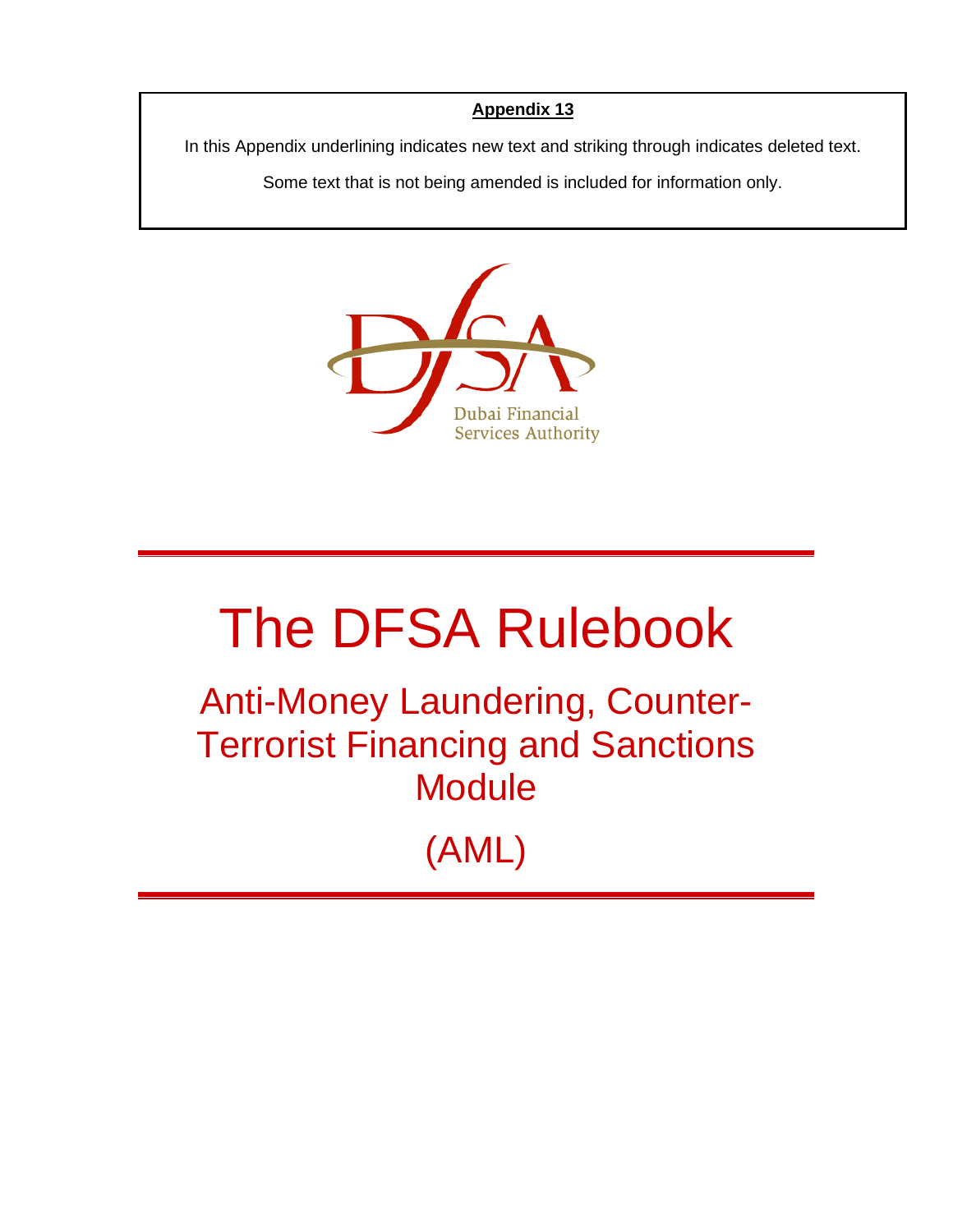

**….**

## **3.2 Glossary for AML**

## **Guidance**

- 1. In order to make this module easier to read, some of the defined terms in this module have not had the initial letter of each word capitalised in the same way as in other Rulebook modules.
- 2. Some of the defined terms and abbreviations in this module may also be found in the DFSA's Glossary module (GLO). Where a defined term in this module does not appear in Rule 3.2.1, a Relevant Person should look in GLO to find the meaning. In addition, Rule 9.3.2 of this module sets out definitions relevant to section 9.3 (Electronic fund transfers).
- 3. In accordance with the interpretation provisions in the Regulatory Law, a reference to legislation includes a reference to the legislation as amended or re-enacted from time to time.
- **3.2.1** In this module, the terms and abbreviations listed in the table below have the following meanings:

| Designated Non-<br>Financial<br>Business or<br>Profession<br>(DNFBP) | Means: |                                                                                                   |                                                                                                                                             |
|----------------------------------------------------------------------|--------|---------------------------------------------------------------------------------------------------|---------------------------------------------------------------------------------------------------------------------------------------------|
|                                                                      | (1)    | The following class of persons whose business or<br>profession is carried on in or from the DIFC: |                                                                                                                                             |
|                                                                      |        | (a)                                                                                               | a real estate developer or agency which<br>carries out transactions with a customer<br>involving the buying or selling of real<br>property; |
|                                                                      |        | (b)                                                                                               | a dealer in precious metals or precious<br>stones;                                                                                          |
|                                                                      |        | (c)                                                                                               | a person who issues, or provides services<br>relating to, a Non-Fungible Token;                                                             |
|                                                                      |        | (d)                                                                                               | a law firm, notary firm, or other independent<br>legal business;                                                                            |
|                                                                      |        | (e)                                                                                               | an accounting firm, audit firm or insolvency<br>firm;                                                                                       |
|                                                                      |        | (f)                                                                                               | a company service provider; or                                                                                                              |